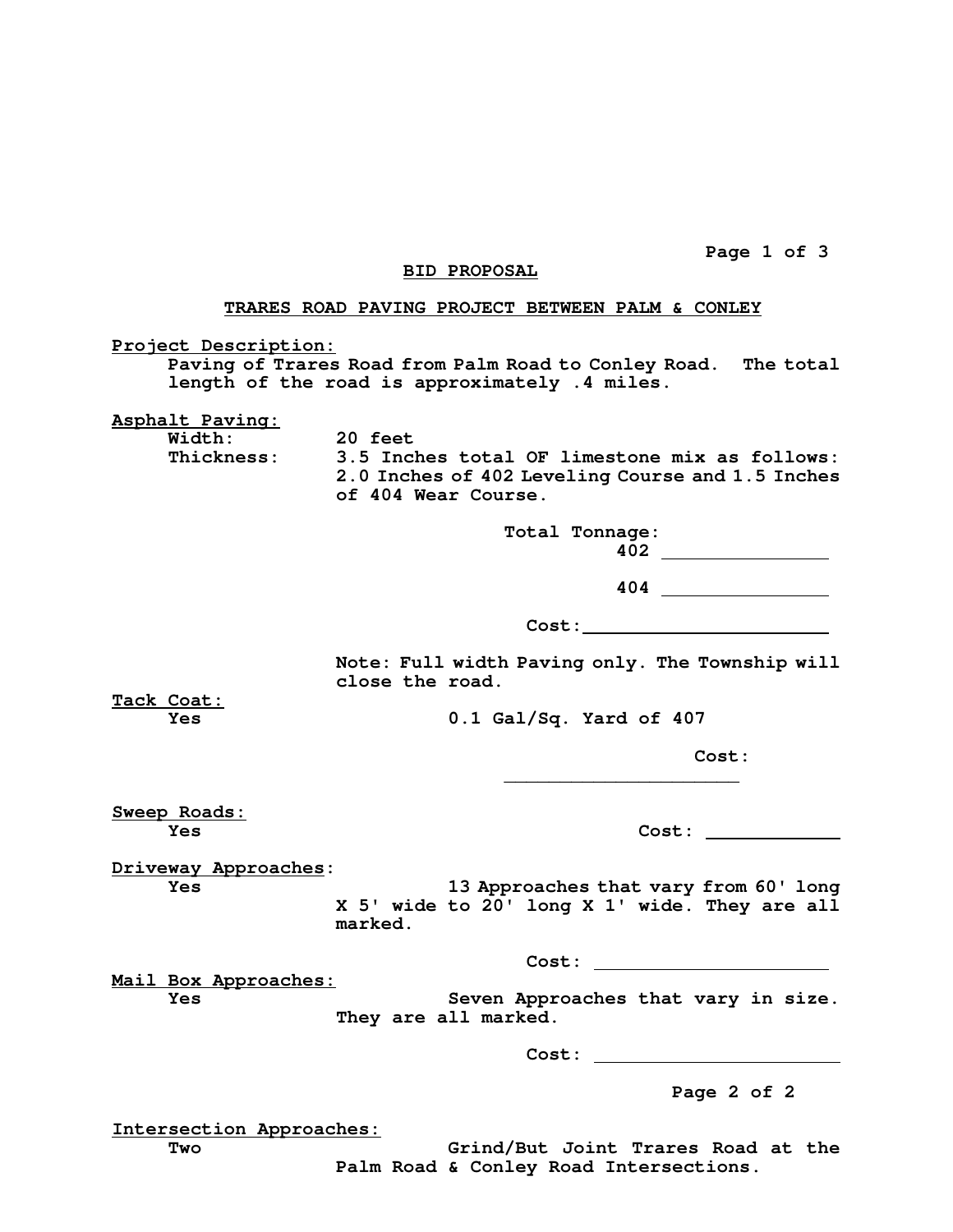**Road Grinding: None Pavement Marking: None Berming: None Other: None TOTAL PROJECT COST:**  \_\_\_\_\_\_\_\_\_\_\_\_\_\_\_\_\_\_\_\_\_\_\_\_\_\_\_\_\_\_\_\_\_\_\_\_\_\_\_\_\_\_\_\_\_\_\_\_\_\_\_\_\_\_\_\_\_\_\_\_\_\_\_\_ **Company Name Authorized Signature Date Telephone Number:** 

 **Cost:** 

## **\* \* \* \* \* \* \* \* \* \* \* \* \* \* \* \* \* \* \* \* \* \* \* \* \* \* \* \* \* \* \* \* \* REQUIREMENTS OTHER**

**BID FORMS: All bids are to be submitted on this Bid Proposal form as furnished by the Township and must indicate the total quantities and prices for each item listed.** 

**PREVAILING WAGES: All bids must be in compliance with the current Prevailing Wage requirements.** 

## **Page 3 of 3**

**COMPLETION DATE: The Trustees require that this project be completed within 60 days after bid acceptance.** 

**CONTRACT: The contract will be awarded to the lowest and best bidder.** 

**BID BOND/GUARANTEE: In accordance with Section 153.54 of the Ohio Revised Code, each bid must be accompanied by a Bid Bond or a Bid Guarantee for 10% of the bid amount. The bidder to whom the contract is awarded will be required to furnish a Contract Bond for 100% of the contract price. All Bonds filed pursuant to this requirement shall be issued by a Surety Company or Corporation licensed in the State**